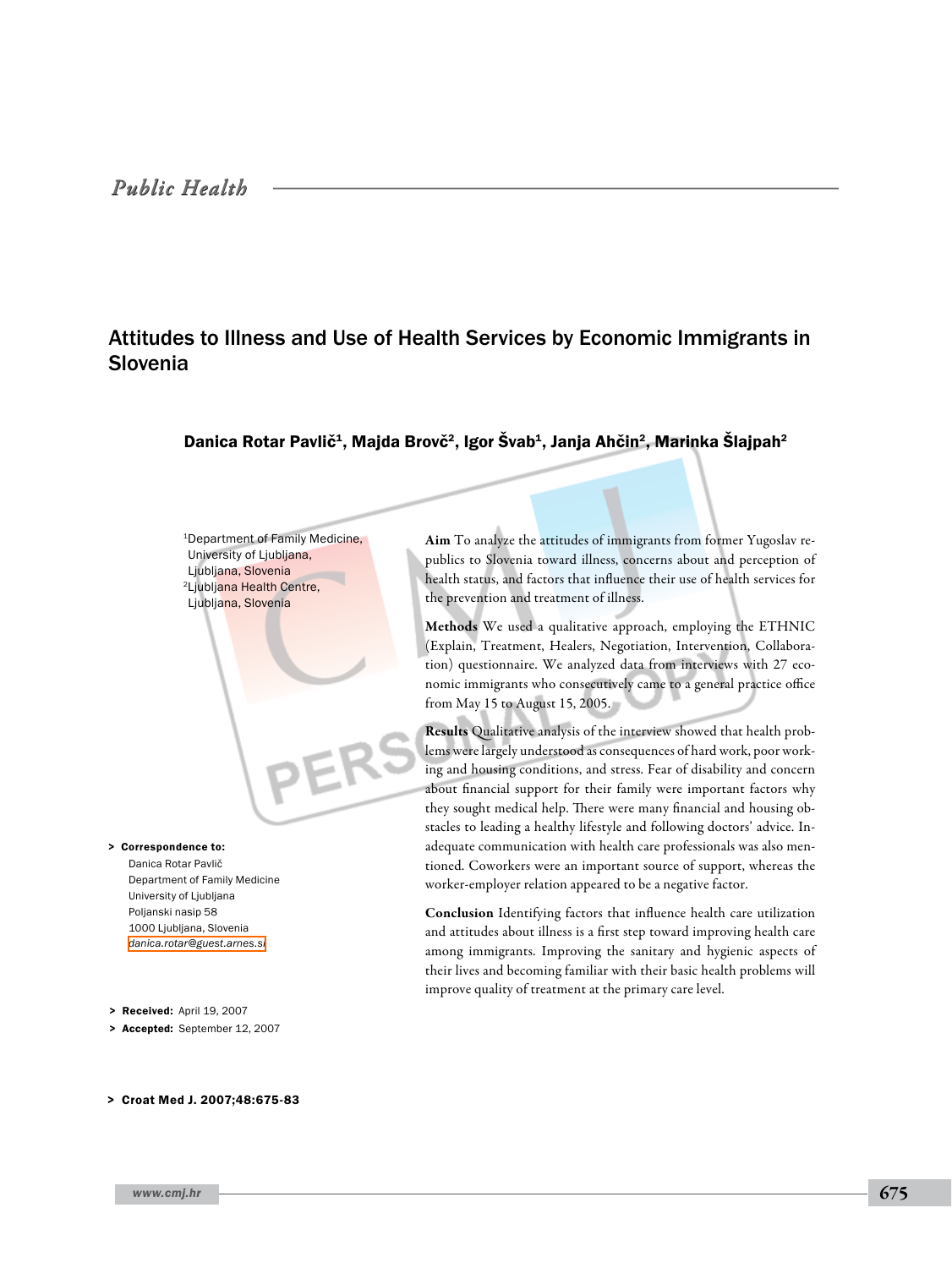Inequalities in health care have been described in relation to region, socioeconomic status, educational and marital status, and ethnicity (1,2). Because they moved from a less prosperous environment, migrants are often more disadvantaged than the indigenous population.

Rarely persons deliberately migrate to obtain better medical treatment, but most do so in order to secure employment. Many come from situations with poor health facilities and have underlying health problems that have not been adequately addressed. They bring with them cultural attitudes to health care appropriate to their own experience, and not necessarily to the host country. Also, immigrants respond less well to preventive care opportunities such as vaccination (3); they often have language difficulty (4-6); and are unfamiliar with practices of health care regulation in the host country, such as appointments and registration procedures. Racial and ethnic minorities are less likely to receive even routine medical procedures, experience a lower quality of health services, are less likely to receive appropriate cardiac medications or to undergo bypass surgery, and receive kidney dialysis or transplants (1).

The relationship of immigrants with their physicians is also rather important. Communication is an important part of health care (7,8) and immigrants' difficulties with the language of the host country may cause inappropriate investigation, lack of recognition of mental illness, and their poor compliance with therapeutic recommendations.

Slovenia has a population of 2 million people; it is a relatively prosperous country with a tradition of economic immigration from republics of the former Yugoslavia (9,10). Among the approximately 46 000 foreigners who received work permits in Slovenia in 2005, 90% were from republics of the former Yugoslavia and most were temporarily working in the construction industry. These im-

migrants share a common cultural and ethnic background and speak a similar language, and many have relatives in Slovenia. They live in residential groups often organized by their employers and they socialize with their compatriots in their traditional lifestyle. They commonly share their problems and difficulties, and support each other morally and psychologically.

The aim of the study was to identify immigrants' attitudes to health problems and situations in which they find medical treatment necessary. We also asked about the obstacles that they encounter while receiving primary level health care and possible adjustments that should be made to facilitate cooperation with health services.

## **Subjects and methods**

We conducted interviews with migrants from the republics of the former Yugoslavia who sought health care at a single general practitioner's office at the Ljubljana Health Center. The study lasted from May 15 to August 15, 2005. One researcher (MB) recruited patients as they visited her office. The sampling ended when saturation of themes was reached, which occurred after 27 interviews.

## *Subjects*

Data from 27 interviews with economic immigrants were analyzed. The only inclusion criteria were Slovenian work permit and citizenship of one of the former Yugoslavian republics. Work permits are granted based on the employee's application, depending on Slovenian labor market conditions. All subjects who obtained work permit also received a residence permit and the right to compulsory national health insurance. We interviewed 27 men ranging from 23 to 51 years of age, including 13 masons, 7 construction workers, 4 carpenters, 1 caster, and 1 manager in a con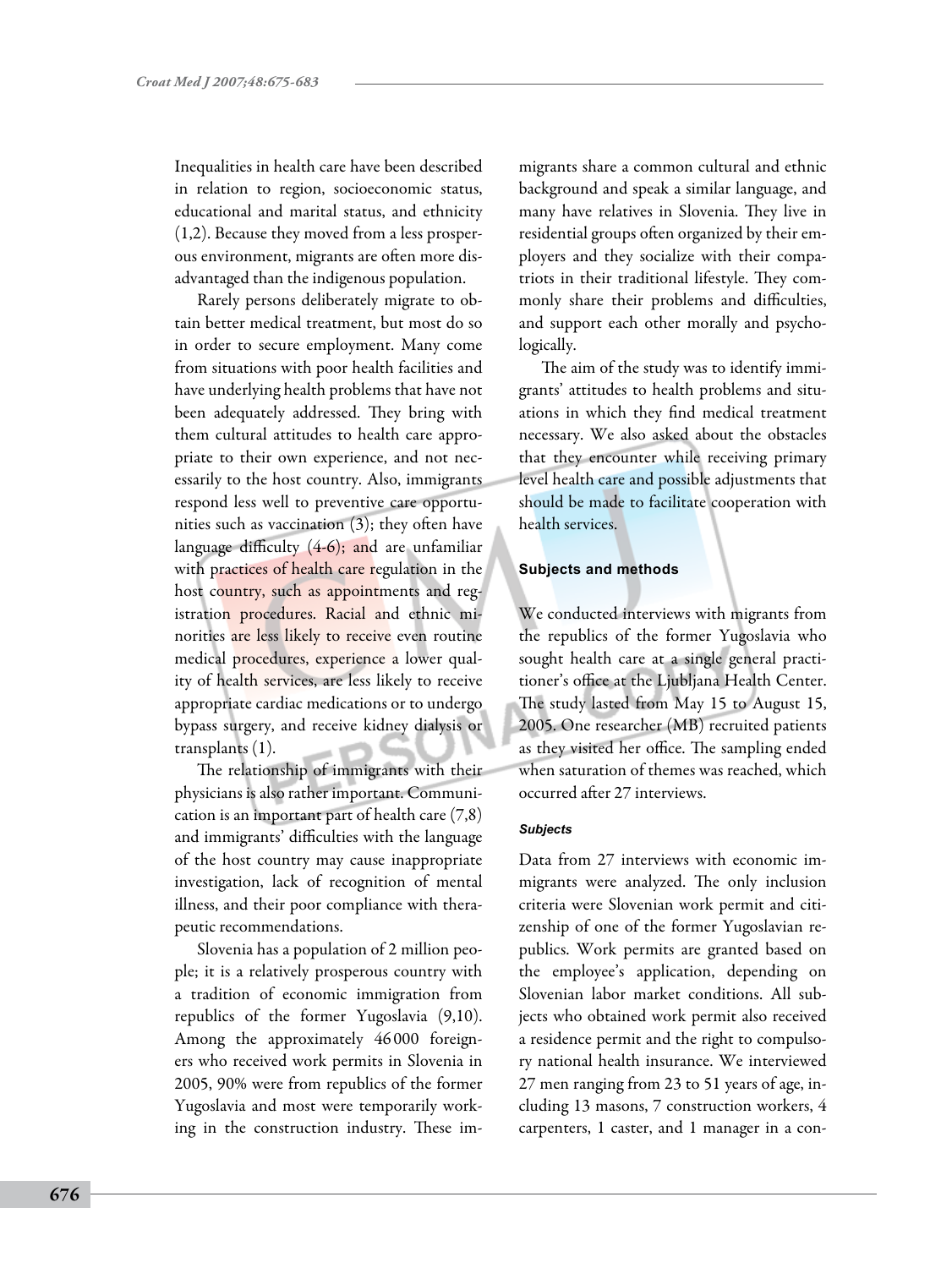struction company. Twenty interviewees were citizens of Bosnia-Herzegovina, 5 of Macedonia, 1 of Serbia, and 1 of Montenegro. The interviews lasted approximately twenty minutes.

## *Interview*

The interviews were semi-structured and the 13 questions used were derived from the ETHNIC (Explain, Treatment, Healers, Negotiation, Intervention, Collaboration) questionnaire (11). The order of the questions was not fixed; if, at the beginning of his visit, the patient immigrant was concerned about how the illness would affect his relations at work, the physician interviewer would begin the conversation with the last part of the questionnaire. During the study, the questions were not asked in the same order, although each patient was asked all of the questions.

## *The following questions were asked:*

1. What do you think may be the reason you have this problem?

What do friends, family, and others say about these symptoms?

3. Do you know anyone else who has had or who now has this kind of problem?

4. Have you heard about/read about/seen it on TV/radio/newspaper? (If patients cannot offer an explanation, ask what concerns them most about their problems).

5. What kind of medicines, home remedies, or other treatments have you tried for this illness?

6. Is there anything you eat, drink, or do (or avoid) on a regular basis to stay healthy? Tell me about it.

7. What kind of treatment are you seeking from me?

8. Which of the suggested measures of treatment seem less feasible or unfeasible to you?

9. Why do you find the suggested measures more difficult or unfeasible to implement?

10. Which measures would it be wise to implement during the treatment procedure?

11. Do you have any relatives/friends/other persons who will help you during the treatment?

12. How will the treatment affect your financial status?

13. How will the treatment affect your employment?

Although the ETHNIC questionnaire was developed as a practical cultural competence tool to assist busy family physicians in their daily work, in our study it served to explore the points of view, expectations, and obstacles that immigrants encountered in treatment. Written consent was obtained after the objectives of the study had been explained to potential subjects. Patients' understanding of the questions was repeatedly checked during the interview, and all questions and answers were checked for accuracy at the end of the interview. At the beginning and during the interview, the subjects were asked to interrupt the conversation if anything was unclear for linguistic or other reasons. The interviews were conducted in Serbian or in Croatian. One researcher (MB) read the responses to the subjects once again at the end of the interview. The credibility of the transcript was confirmed with a signature. A temporary written record was made and then typed and translated into Slovenian.

## *Qualitative analysis*

The content of the interviews comprised the following themes: a) Causes of health problems; b) Reasons for visiting a general practitioner; c) Concerns about health and disease prevention methods; d) Access to health care; e) Medicines and self-treatment; f) Obstacles to better health; and g) Support from coworkers and family.

The data were analyzed by 3 independent investigators using standard established qual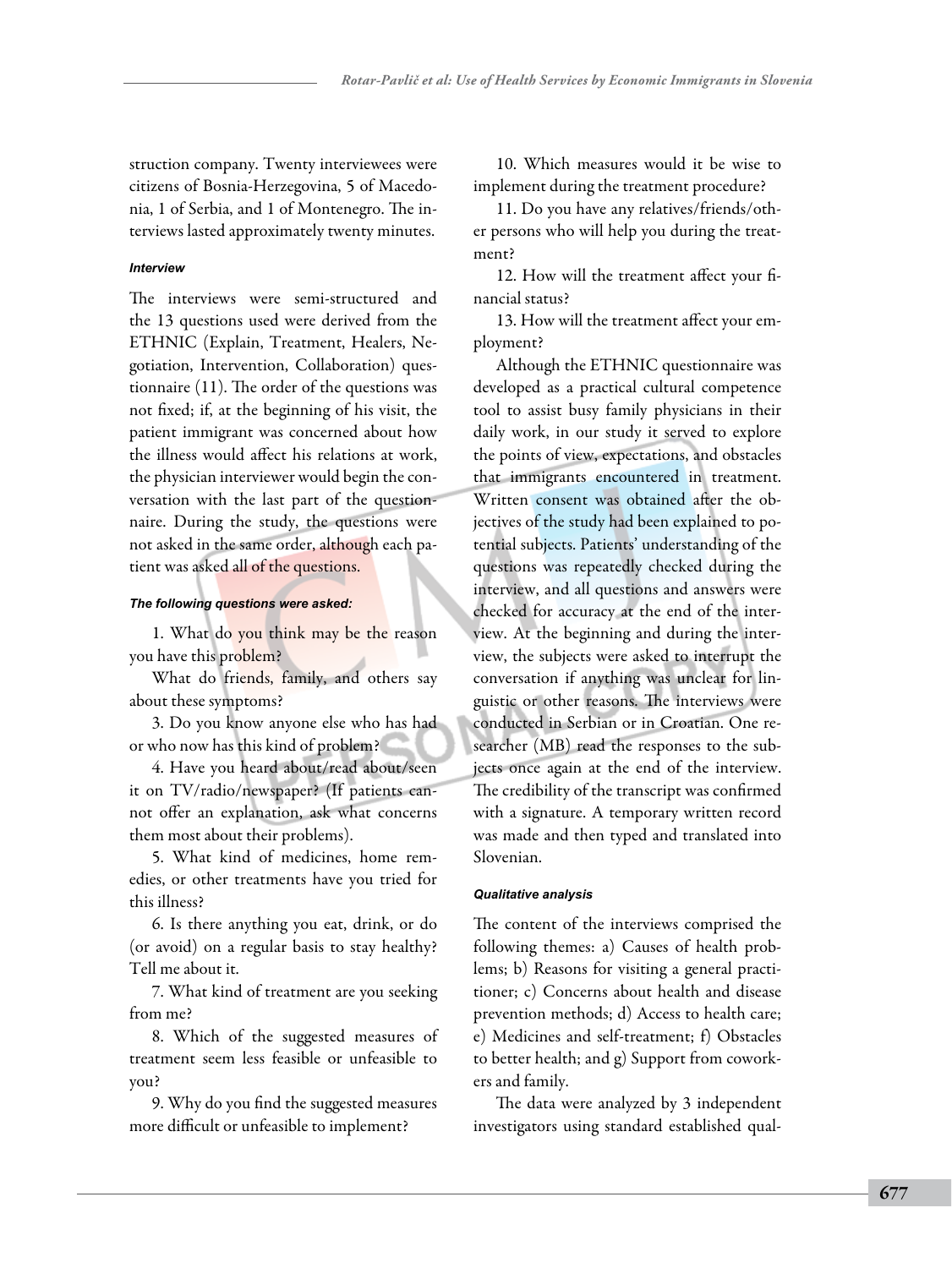itative methods (12-14) according to the following principles: a) Identification of reasonable contextual parts (statements, quotations) and assigning appropriate codes; b) Connecting codes into reasonable central contents; c) Rechecking quotations and codes (review); and d) Final creation of Microsoft Word data files with final quotations, categories, and themes.

Three interrelated criteria were included in the analytical process, as follows: interpretation of subject meaning, description of social context, and attention to lay knowledge (15). The text analysis process was repeated several times. The results of the analysis (category codes) were harmonized at meetings between the researchers JA, MŠ, MB, and DRP. A structured coding scheme was developed in a stepwise progression. The reliability of the findings was examined using investigator triangulation (16). Two investigators with different expertise interpreted the data: MJ, an ethnologist and cultural anthropologist and MŠ, head of the Department for Non-Citizen Employment at the Employment Service of Slovenia.

The study was approved by the Slovenian National Ethics Committee.

## **Results**

## *Causes of health problems*

Immigrants reported working conditions as the cause of their difficulties. They were exposed to constant pressure because of the employers' need to reduce the workforce and improve productivity. Poor housing with unsatisfactory food storage, poor hygiene, poor nutrition, and dissatisfaction with the type of work and job in general were all considered the causes of illness. Protective equipment at work was of poor quality and often not used because it impeded subjects' ability to work. They were convinced that conditions at the

workplace and in their home environment, as well as the fear of losing their jobs, had an influence on illness.

• "I have to stand on my feet in the foundry for 12 hours. I get a five-minute break." (Immigrant 5)

• "I was too tired. I work 10 to 11 hours a day, and 9 hours on Saturday." (Immigrant 19)

• "We've reduced the number of workers doing concrete work. The work is too strenuous now. I don't walk, I have to run. There were 10 workers before, now there are three or four. I work 8 or 10, even up to 12 hours a day. My work doesn't stop even if it rains." (Immigrant 11)

• "I have protective equipment, but I don't always use it at work because it slows me down and they want me to work faster." (Immigrant 23)

• "Fruit is too expensive; I haven't eaten any apples for six months. There's no kitchen, and the biscuits are too expensive. There are no snacks or lunch at the company now. I eat canned food and bread." (Immigrant 11)

• "We have poor housing conditions – four or five workers living together. We're not allowed to use electricity for cooking and refrigeration; it's just for light and the bathroom." (Immigrant 4)

• "I don't have a fridge, so I go to the store every day to buy food. There's no kitchen. There is one stove, two toilets, and two showers for more than 40 people." (Immigrant 17)

• "I had coronary arteriosclerosis, although I didn't feel anything. This was caused by lifting something too heavy." (Immigrant 16)

• "Lots of stress is caused by worry and fear." (Immigrant 5 commenting on emotions and their connection to disease)

• "This [disease] is caused by anger, which gets into your stomach." (Immigrant 21)

• "Health problems can also be caused by worries and distress." (Immigrant 8)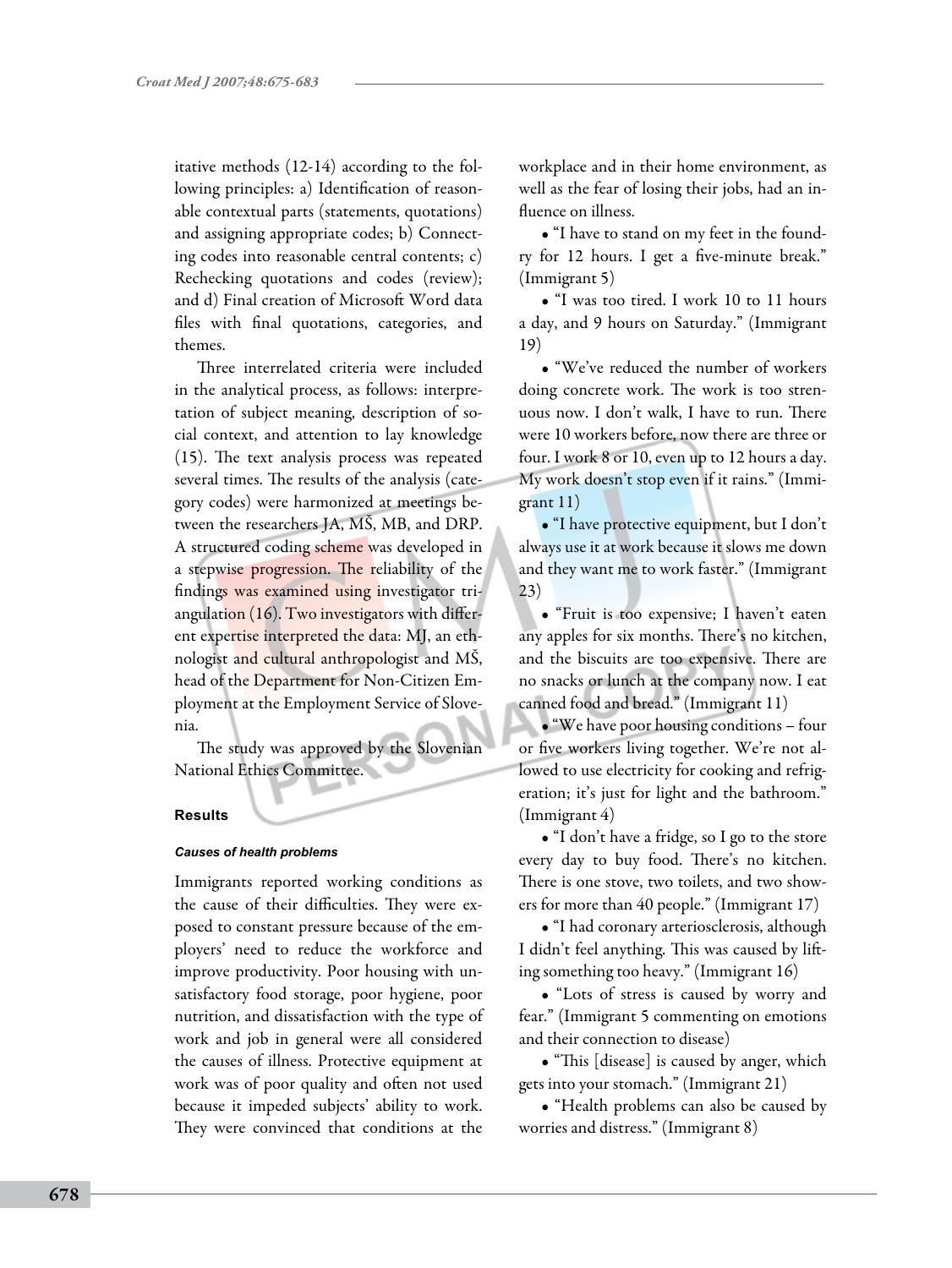### *Reasons for visiting a general practitioner*

Immigrants feared physical disability, and cited this as the main reason for seeking consultation. They were worried that the illness might lead to the onset of disability that could cause them to lose their jobs. Their strong concern for the financial welfare of their families in their native country increased the fear they felt when the signs of illness appeared. Some shared their concerns with the family members, whereas others keep silent about their health problems. Out of 27 immigrants, 22 said that they had not received any information through the media about health and health problems. They said that they had not have time to keep up with the news and that they also had had difficulty understanding Slovenian.

• "I'm afraid of being unable to work because I'm a manual laborer." (Immigrant 4)

• "I'm scared of losing sight in my left eye too." (Immigrant 5)

• "We're all scared of losing our legs – who could take care of forty family members then?" (Immigrant 9)

• "My family members told me I should see a doctor." (Immigrant 5)

• "My family said I should see a doctor, no matter what it cost." (Immigrant 4)

• "My wife doesn't know. She'd be scared I might die." (Immigrant 16)

• "My family's at home in Bosnia – I'm not supposed to tell them anything." (Immigrant 18)

• "My co-workers told me to see a doctor, and so did my boss." (Immigrant 25)

• "I was watching a show on Bosnian TV. The doctor was telling people they should pay attention to their blood pressure between the ages of 45 and 55, because otherwise they could have a stroke. My co-workers said if my blood pressure wasn't steady I might be attacked by a certain virus." (Immigrant 7)

• "It's hard for me to understand Slovenian on TV." (Immigrant 25)

• "I don't have time for TV because I work all day." (Immigrant 9)

# *Concerns about own health and measures for preventing illness*

Most of the patients were not concerned about their health as long as they were fit to continue working. Six subjects were interested in improving their health felt that their financial and housing situations imposed limitations. Five subjects mentioned smoking, 2 had given up alcohol, and 14 believed their health was influenced by their nutrition. Sample comments include the following:

• "I think about my health when I get sick. I haven't been sick yet." (Immigrant 4)

• "I don't pay any attention to my health – it's too difficult. I'm not hungry, but I also can't eat the food I like. I don't drink juice every day, just once a week." (Immigrant 15)

• "I haven't drunk alcohol for six years, but I drank too much during the war" (Immigrant 11)

#### *Access to health care*

Regarding accessibility of health care, workers cited difficulties due to physical accessibility and transportation costs, obstacles to affording co-pays for health care services, and lack of faith in routine physical checkups. Checkups are carried out to satisfy formal requirements expected from companies. Immigrants have no confidence in these examinations. When faced with health problems, some prefer to go to after-hours health care services in their home countries.

• "I'm not interested in going to physiotherapy. I have to change buses twice each way, and it's no use wasting the money." (Immigrant 26)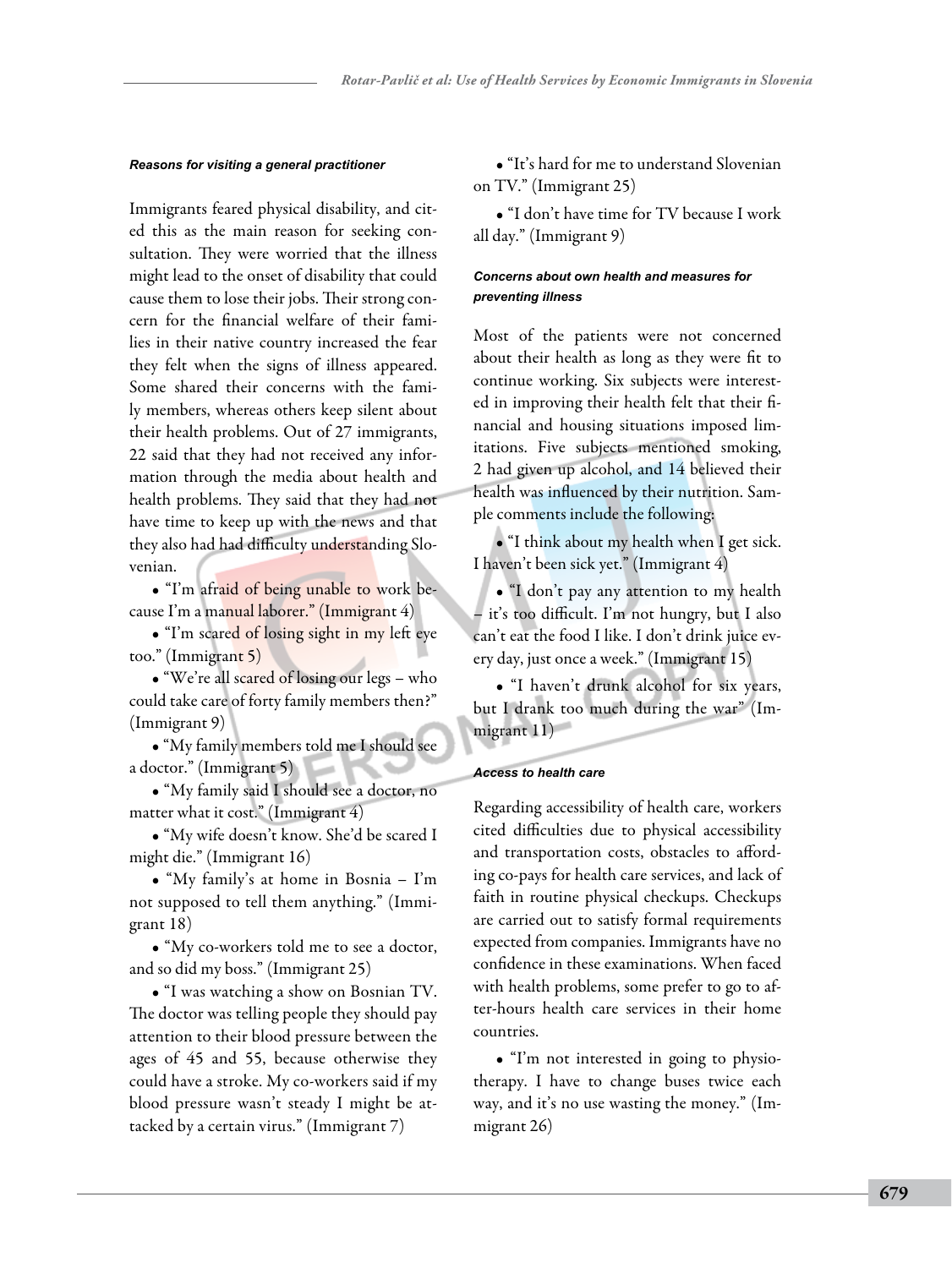• "I don't have any extra insurance and I have to pay for every single examination." (Immigrant 2)

• "Once every year or two we go have a physical examination. But that's just a formality. I don't have any faith in it." (Immigrant 4).

• "I went to the emergency room at home; I got three injections." (Immigrant 8).

## *Medicines and self-treatment*

Often not all treatment options are available and immigrants must rely on illegally obtained medication or self-treatment. Immigrants said that they obtained medications on the black market or from coworkers or acquaintances. They also spoke of various methods of selftreatment, of which traditional folk remedies were most frequently used. Only one subject expressed a negative opinion about this.

• "I bought medicine on the black market when I was in Germany because I didn't have any insurance. I was also working illegally." (Immigrant 19)

• "My co-workers ask me if their tablets might help me too. If they see a doctor and get Ultop (a proton pump inhibitor), they give the medicine to me if there are any tablets left." (Immigrant 21)

• "My aunt gave me Naklofen (a non-steroid anti-inflammatory drug). I take it and go to work." (Immigrant 23)

• "I'd never try to heal myself. I'm not a doctor." (Immigrant 22)

• "You heat an onion cut in half over the fire and put it on the wound – this heals the abscess." (Immigrant 18)

• "My boss's grandmother gave me the compresses. You take wax that's thick like ointment and massage it in, and then put a wet gauze on top. It helps. My wife has a green ointment that stings." (Immigrant 9)

## *Obstacles to better health*

Apart from the observations made regarding housing and hygiene, the immigrants felt that they were treated unjustly by their employers with regard to sickness and absence. Based on the number of times it was mentioned, poor living conditions were one of the central factors influencing a poor sense of well-being.

• "There's no refrigerator and no ice in the efficiency apartment." (Immigrant 24)

• "You might get fired when you come back from sick leave." (Immigrant 4)

• "My boss doesn't give me any money when I'm gone for a few days. I'll make it up by working extra hours." (Immigrant 7)

• "My boss gave me half an hour off before surgery. I took a shower and was 15 minutes late for my operation. Private employers are like that." (Immigrant 18)

• "When I'm sick I don't like to stay home because my pay is immediately cut." (Immigrant 11)

• "My former company didn't pay for the days I spent on sick leave, but my current company does." (Immigrant 3)

## *Support from coworkers and family*

Fellow workers are an important resource that helps immigrants during illness. Eight immigrants were assisted by family members to take appropriate health care steps and to visit their general practitioner.

• "We come from the same town and take care of each other." (Immigrant 13)

• "I have a father-in-law. He visits me every day and asks how I'm feeling." (Immigrant 6)

# **Discussion**

This study examined immigrants' attitudes to health and the influence of such attitudes on their poor sense of well-being, absenteeism, failure to use protective equipment at work,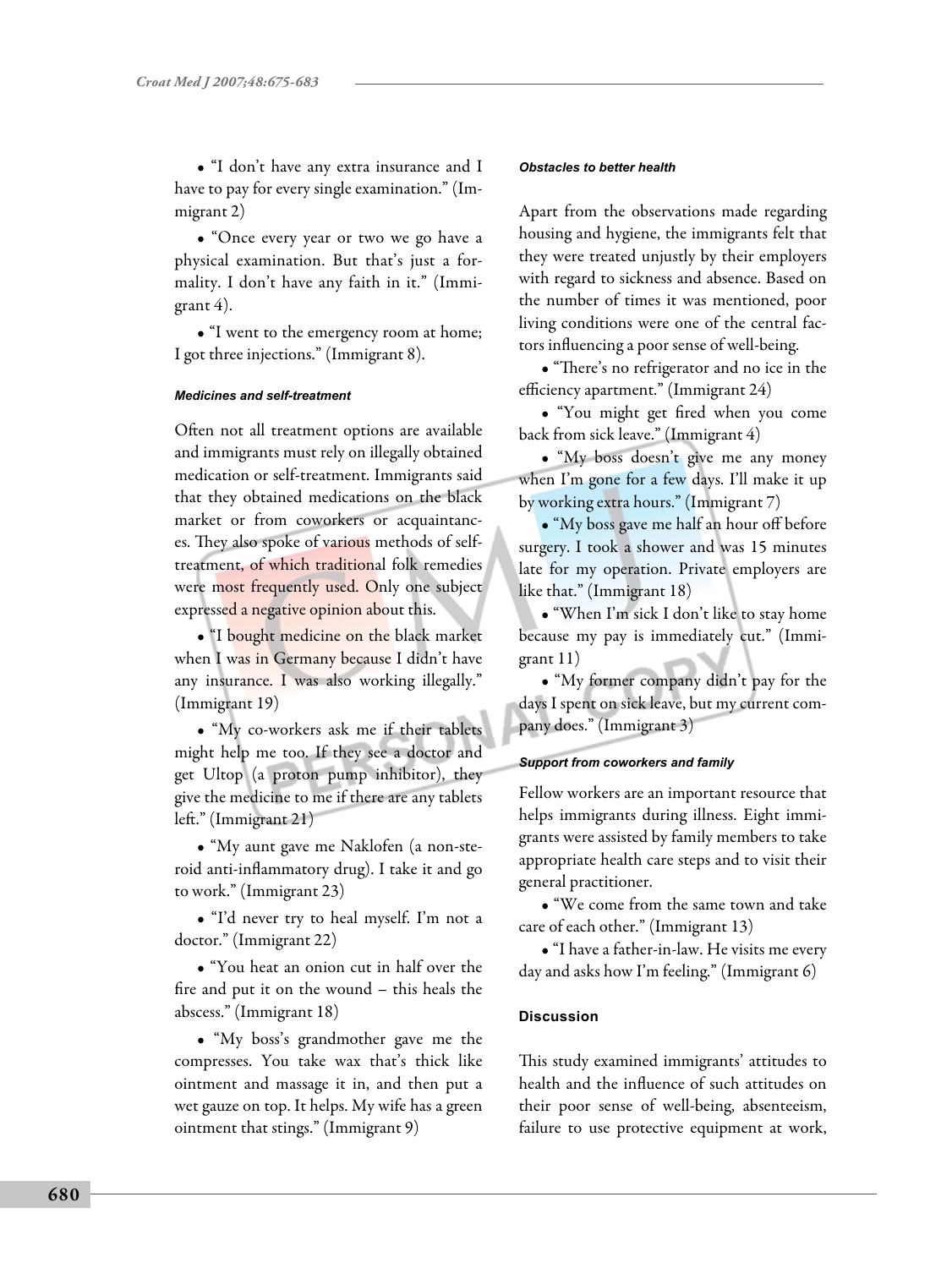and fear of disability and losing their job. None of the immigrants stated that they spoke about health problems as part of their regular checkups. We did not expect that difficult social and living conditions would be the topic mentioned in the interviews, but this turned out to be an important finding of the analysis. Immigrants were exposed to poor sanitation, cramped living conditions, low-quality food, and a lack of hot meals, but fear of job loss prevented them from more actively asserting their rights. They preferred to seek solutions for health problems among their coworkers and acquaintances, and they resorted to traditional methods of alternative medicine. Transportation costs prevented some of them from seeing a physician more often or to take part in rehabilitation, such as physiotherapy. Linguistic barriers also represented an obstacle.

The technique of individual interview is appropriate to examine participants' cultural beliefs and values (14). The possible effects of language difficulties related to interpretation were reduced in our study by using a restricted number of interpreters (17-19).

A limitation of this study was that it was carried out only at a single practice. Even if the participants represented a typical group of economic immigrants to Slovenia, immigrants from other practices would maybe yield even more information. The method of interview and its analysis, as well as the fact that immigrants lived in residential groups often organized by their employers does not permit generalization of our findings. However, we feel that even this small-scale study revealed the main difficulties experienced by immigrant workers in Slovenia.

The immigrant workers greatly feared disability. They perform jobs with higher rates of occupational hazards and live in areas with great environmental hazards (20). The pressure to keep earning money made them feel dissatisfied with other aspects of their lives such as nutrition and housing. In general, they did not seek a healthy lifestyle, but when they got ill they were willing to give up smoking and reduce alcohol intake even though this was not a pattern of behavior that might be expected in their native countries. Slovenian media did not play a significant role for immigrants because of their lack of time and difficulties in understanding Slovenian.

Alternative forms of medication, such as herbal preparations, were maintained as a form of treatment. This type of behavior probably has its origin in limited opportunities to obtain adequate health care in their countries of origin. They tend to seek health care advice only for more serious conditions or because their self-medication had been unsuccessful. Immigrants' individual beliefs about health and illness are culturally determined and may affect health, self-care practices, the type of health care sought, and the degree of compliance (21). Beliefs are essential for selfcare practice and care-seeking behavior, and must be considered when planning clinical care (22).

Modern approaches to health care give the patient an active role and characterize the relationship between the physician and patient as a partnership (23-26). The immigrants were inclined to accept illness as part of their fate, they had difficulty in discussing their problems with a medical advisor in a manner that would give them a shared role in health management, and sometimes they had language difficulties (27,28). Their fear of inability to work and its inevitable economic consequences for the welfare of their families dominated their behavior during consultation. They felt vulnerable in their new environment and tended to be emotional about particular difficulties during consultation because of worry and distress.

In general, the immigrants felt that financial and housing problems were the most important factors in their life, followed by the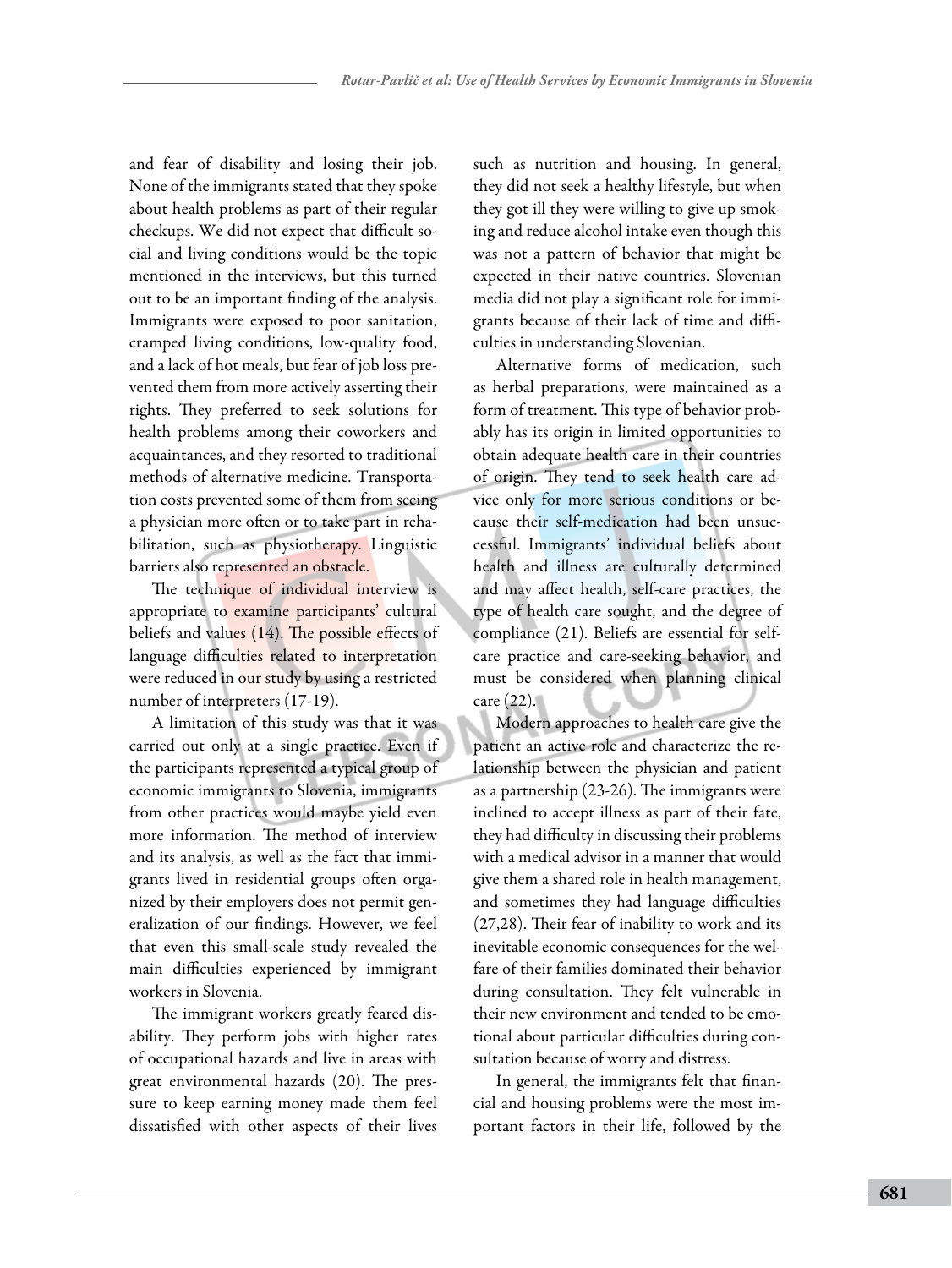strenuous nature of their work. Communication problems negatively affected the optimal use of health care facilities.

Employers differed greatly; some directed sick immigrants to see a doctor, whereas others maintained an atmosphere of intimidation in which workers did not dare to express a need to see a doctor. Opportunities for preventive care were seldom received and even the use of protective clothing such as special footwear was not adopted if it would negatively affect productivity. The results of qualitative research have been confirmed by means of quantitative research (29).

Further research is needed to validate the findings of this study through quantitative methods. Increasing the sample size and conducting the research in other settings might provide us with additional ideas. Research that includes observation at the workplace and in the home environment would provide more reliable ethnographic information.

#### **Acknowledgment**

We thank Dr Tadeja Čerin, who drew our attention to the applicability of the ETHNIC questionnaire. We are also grateful to Prof. Robert C. Like and Dr Fred K. Kobylarz from the University of Medicine and Stomatology in New Jersey (USA), who contributed to our knowledge through their beliefs about the importance of cross-cultural disparities. Our thanks go also to Marija Jemec, an ethnologist and cultural anthropologist, and to Miha Šepec, the head of the Department of Non-Citizen Employment at the Employment Service of Slovenia. The authors also appreciate the assistance of Douglas Fleming, MD, PhD. Last but not least, we would like to express our sincere thanks to all the immigrants that participated in this study.

#### **References**

- Szczepura A. Access to health care for ethnic minority populations. Postgrad Med J. 2005;81:141-7. Medline: [15749788](http://www.ncbi.nlm.nih.gov/sites/entrez?cmd=Retrieve&db=PubMed&list_uids=15749788&dopt=Abstrac)
- 2 The Amsterdam declaration. Towards migrant-friendly hospitals in an ethno-culturally diverse Europe. Available from: *[http://www.mfh-eu.net/conf/downloads/AmsterdamDec lara](http://www.mfh-eu.net/conf/downloads/AmsterdamDeclaration2004.pdf)[tion2004.pdf.](http://www.mfh-eu.net/conf/downloads/AmsterdamDeclaration2004.pdf)* Accessed: October 14, 2007.
- 3 Wood DL; American Academy of Pediatrics Committee on Community Health Services. American Academy of Pediatrics Committee on Practice and Ambulatory Medicine. Increasing immunization coverage. Pediatrics. 2003;112:993-6[. Medline:14523201](http://www.ncbi.nlm.nih.gov/sites/entrez?cmd=Retrieve&db=PubMed&list_uids=14523201&dopt=Abstrac)
- 4 Carrillo JE, Green AR, Betancourt JR. Cross-cultural primary care: a patient-based approach. Ann Intern Med. 1999;130:829-34. Medline: 10366373
- 5 Betancourt JR, Green AR, Carrillo JE, Ananeh-Firempong O II. Defining cultural competence: a practical framework for addressing racial/ethnic disparities in health and health care. Public Health Rep. 2003;118:293-302[. Medline:12815076](http://www.ncbi.nlm.nih.gov/sites/entrez?cmd=Retrieve&db=PubMed&list_uids=12815076&dopt=Abstrac)
- 6 Carrasquillo O, Orav EJ, Brennan TA, Burstin HR. Impact of language barriers on patient satisfaction in an emergency department. J Gen Intern Med. 1999;14:82-7. [Medline:10051778](http://www.ncbi.nlm.nih.gov/sites/entrez?cmd=Retrieve&db=PubMed&list_uids=10051778&dopt=Abstrac)
- 7 Weech-Maldonado R, Morales LS, Elliott M, Spritzer K, Marshall G, Hays RD. Race/ethnicity, language, and patients' assessments of care in Medicaid managed care. Health Serv Res. 2003;38:789-808. [Medline:12822913](http://www.ncbi.nlm.nih.gov/sites/entrez?cmd=Retrieve&db=PubMed&list_uids=12822913&dopt=Abstrac)
- U.S. Department of Health and Human Services. National healthcare disparities, report. (AHRQ Publication no. 05- 0014, December 2004), Washington (DC); 2004.
- 9 Employment and working conditions of migrant workers – Slovenia. Ljubljana: Statistični urad Republike Slovenije; Available from: *[http://www.eurofound.europa.eu/ewco/studi](http://www.eurofound.europa.eu/ewco/studies/tn0701038s/si0701039q.htm) [es/tn0701038s/si0701039q.htm](http://www.eurofound.europa.eu/ewco/studies/tn0701038s/si0701039q.htm)*. Accessed: September 13, 2007.
- 10 Socio-economic characteristics of population and of international migrants, Slovenia. Ljubljana: Statistični urad Republike Slovenije; Available from: *[http://www.stat.si/eng/](http://www.stat.si/eng/novica_prikazi.aspx?id=652) [novica\\_prikazi.aspx?id=652](http://www.stat.si/eng/novica_prikazi.aspx?id=652)*. Accessed: September 13, 2007.
- 11 Levin SJ, Like RC, Gottlieb JE. ETHNIC: a framework for culturally competent clinical practice. In appendix: Useful clinical interviewing. Mnemonics. Patient Care. 2000;34:188-90.
- 12 Pope C, Mays N. Reaching the parts other methods cannot reach: an introduction to qualitative methods in health and health services research. BMJ. 1995;311:42-5. [Medline:7613329](http://www.ncbi.nlm.nih.gov/sites/entrez?cmd=Retrieve&db=PubMed&list_uids=7613329&dopt=Abstrac)
- 13 Britten N. Qualitative interviews in medical research. BMJ. 1995;311:251-3. [Medline:7627048](http://www.ncbi.nlm.nih.gov/sites/entrez?cmd=Retrieve&db=PubMed&list_uids=7627048&dopt=Abstrac)
- 14 Vermeire E. The study of research evidence synthesis, applied to adherence to treatment recommendations in people living with type 2 diabetes [dissertation]. Antwerp: University of Antwerp, Faculty of Medicine, Department of General Practice; 2005.
- 15 Popay J, Rogers A, Williams G. Qualitative research and the gingerbread man. Health Educ J. 1995;54:389-92.
- 16 Thurmond VA. The point of triangulation. J Nurs Scholarsh. 2001;33:253-8. [Medline:11552552](http://www.ncbi.nlm.nih.gov/sites/entrez?cmd=Retrieve&db=PubMed&list_uids=11552552&dopt=Abstrac)
- 17 Helman CG. Research in primary care: the qualitative approach. In: Norton PG, Stewart M, Tudiver F, Bass MJ, Dunn E, editors. Primary care research: traditional and innovative approaches. London: Sage Publications; 1991. p. 105-24.
- 18 Greenhalgh T, Helman C, Chowdhury AM. Health beliefs and folk models of diabetes in British Bangladeshis: a qualitative study. BMJ. 1998;316:978-83. [Medline:9550958](http://www.ncbi.nlm.nih.gov/sites/entrez?cmd=Retrieve&db=PubMed&list_uids=9550958&dopt=Abstrac)
- 19 Bhopal R. Is research into ethnicity and health racist, unsound, or important science? BMJ. 1997;314:1751-6. [Medline:9202509](http://www.ncbi.nlm.nih.gov/sites/entrez?cmd=Retrieve&db=PubMed&list_uids=9202509&dopt=Abstrac)
- 20 Williams D. Socioeconomic differentials in health: a review and redirection. Soc Psychol Q. 1990;53:81-99.
- 21 Glasgow RE, Hampson SE, Strycker LA, Ruggiero L. Personalmodel beliefs and social-environmental barriers related to